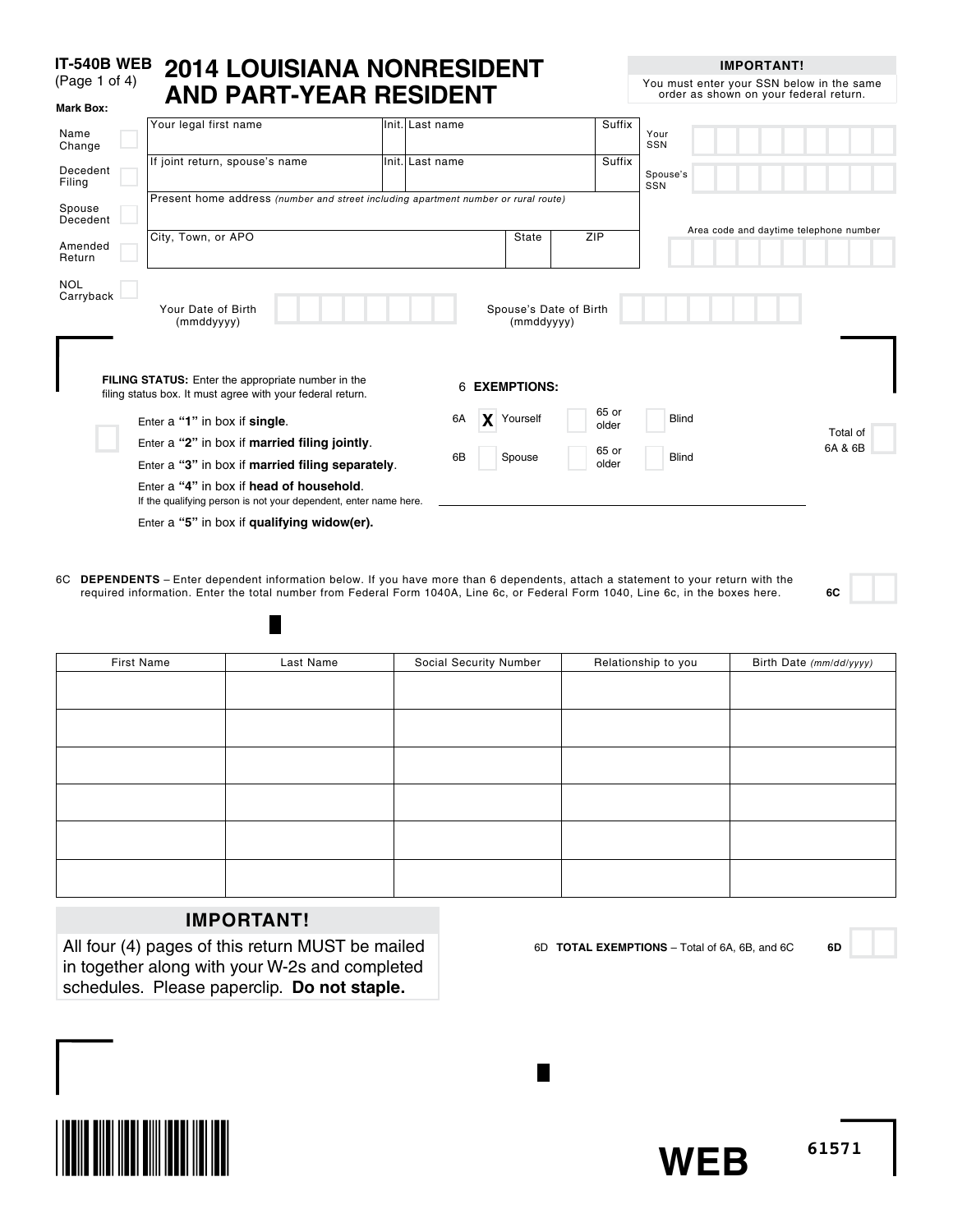**IT-540B WEB** (Page 2 of 4)

Enter the first 4 characters of your last name in these boxes.

|                |                | If you are not required to file a federal<br>return, indicate wages here.                                                                                                                                                                |            | Mark this box and enter zero "0" on Line 17. |              |
|----------------|----------------|------------------------------------------------------------------------------------------------------------------------------------------------------------------------------------------------------------------------------------------|------------|----------------------------------------------|--------------|
|                | $\overline{7}$ | FEDERAL ADJUSTED GROSS INCOME – Enter the amount of your Federal Adjusted Gross Income from<br>the NPR worksheet, Federal column, Line 12.                                                                                               | 7          |                                              |              |
|                | 8              | LOUISIANA ADJUSTED GROSS INCOME - Enter the amount of your Louisiana Adjusted Gross Income<br>from the NPR worksheet, Louisiana column, Line 33.                                                                                         | 8          |                                              |              |
|                | 9              | RATIO OF LOUISIANA ADJUSTED GROSS INCOME TO FEDERAL ADJUSTED GROSS INCOME -<br>Divide Line 8 by Line 7. Carry out to two decimal places in the percentage. DO NOT ROUND UP. The<br>percentage cannot exceed 100%.                        | 9          |                                              |              |
|                |                | If you did not itemize your deductions on your federal return, leave Lines 10A, 10B, and 10C<br>blank and go to Line 10D.                                                                                                                |            |                                              |              |
|                | 10A            | FEDERAL ITEMIZED DEDUCTIONS                                                                                                                                                                                                              | 10A        |                                              |              |
|                | 10B            | FEDERAL STANDARD DEDUCTION                                                                                                                                                                                                               | 10B        |                                              |              |
|                | 10C            | EXCESS FEDERAL ITEMIZED DEDUCTIONS - Subtract Line 10B from Line 10A.                                                                                                                                                                    | 10C        |                                              |              |
|                | 10D            | FEDERAL INCOME TAX – If your federal income tax has been decreased by a federal disaster<br>credit allowed by IRS, mark the box. See instructions for Schedule H-NR.                                                                     | 10D        |                                              | 00           |
|                | 10E            | TOTAL DEDUCTIONS - Add Lines 10C and 10D.                                                                                                                                                                                                | 10E        |                                              | $ 00\rangle$ |
|                | 10F            | ALLOWABLE DEDUCTIONS – Multiply Line 10E by the percentage on Line 9. Round to the nearest dollar.                                                                                                                                       | <b>10F</b> |                                              | $ 00\rangle$ |
|                | 11             | LOUISIANA NET INCOME - Subtract Line 10F from Line 8. If less than zero, enter "0."                                                                                                                                                      | 11         |                                              | $00 \,$      |
|                | 12             | YOUR LOUISIANA INCOME TAX - See the Tax Computation Worksheet to calculate the amount of your<br>Louisiana income tax.                                                                                                                   | 12         |                                              | 00           |
|                | 13A            | FEDERAL CHILD CARE CREDIT - Enter the amount from your Federal Form 1040A, Line 31, or Federal Form<br>1040, Line 49. This amount will be used to compute your 2014 Louisiana Nonrefundable Child Care Credit.                           | 13A        |                                              | $00 \,$      |
|                | 13B            | 2014 LOUISIANA NONREFUNDABLE CHILD CARE CREDIT - Your Federal Adjusted Gross Income<br>must be GREATER THAN \$25,000 to claim a credit on this line. See Nonrefundable Child Care Credit<br>Worksheet.                                   | 13B        |                                              |              |
| <b>CREDITS</b> | 13C            | AMOUNT OF LOUISIANA NONREFUNDABLE CHILD CARE CREDIT CARRIED FORWARD FROM 2010<br>THROUGH 2013 - See Nonrefundable Child Care Credit Worksheet.                                                                                           | <b>13C</b> |                                              |              |
| UNDABLE TAX    | 13D            | 2014 LOUISIANA NONREFUNDABLE SCHOOL READINESS CREDIT - Your Federal Adjusted Gross<br>Income must be GREATER THAN \$25,000 to claim the credit on this line. See Nonrefundable School<br>Readiness Credit Worksheet.<br>5<br>3<br>2<br>4 | 13D        |                                              |              |
|                | 13E            | AMOUNT OF LOUISIANA NONREFUNDABLE SCHOOL READINESS CREDIT CARRIED FORWARD                                                                                                                                                                | 13E        |                                              |              |
|                |                | FROM 2010 THROUGH 2013 - See Nonrefundable School Readiness Credit Worksheet.<br><b>EDUCATION CREDIT</b>                                                                                                                                 | 14         |                                              | $ 00\rangle$ |
| <b>NONREF</b>  | 14             |                                                                                                                                                                                                                                          |            |                                              |              |
|                | 15             | OTHER NONREFUNDABLE TAX CREDITS - From Schedule G-NR, Line 10                                                                                                                                                                            | 15         |                                              |              |
|                | 16             | TOTAL NONREFUNDABLE TAX CREDITS - Add Lines 13B through 15.                                                                                                                                                                              | 16         |                                              | $ 00\rangle$ |
|                | 17             | ADJUSTED LOUISIANA INCOME TAX – Subtract Line 16 from Line 12. If the result is less than zero, or<br>you are not required to file a federal return, enter zero "0."                                                                     | 17         |                                              | $ 00\rangle$ |
|                | 18             | Amount from the Consumer Use<br><b>CONSUMER USE TAX</b><br>No use tax due.<br>Tax Worksheet, Line 2.<br>You must mark one of these boxes.                                                                                                | 18         |                                              |              |
|                | 19             | TOTAL INCOME TAX AND CONSUMER USE TAX - Add Lines 17 and 18.                                                                                                                                                                             | 19         |                                              | 00           |
|                |                |                                                                                                                                                                                                                                          |            | <b>CONTINUE ON NEXT PAGE</b>                 |              |



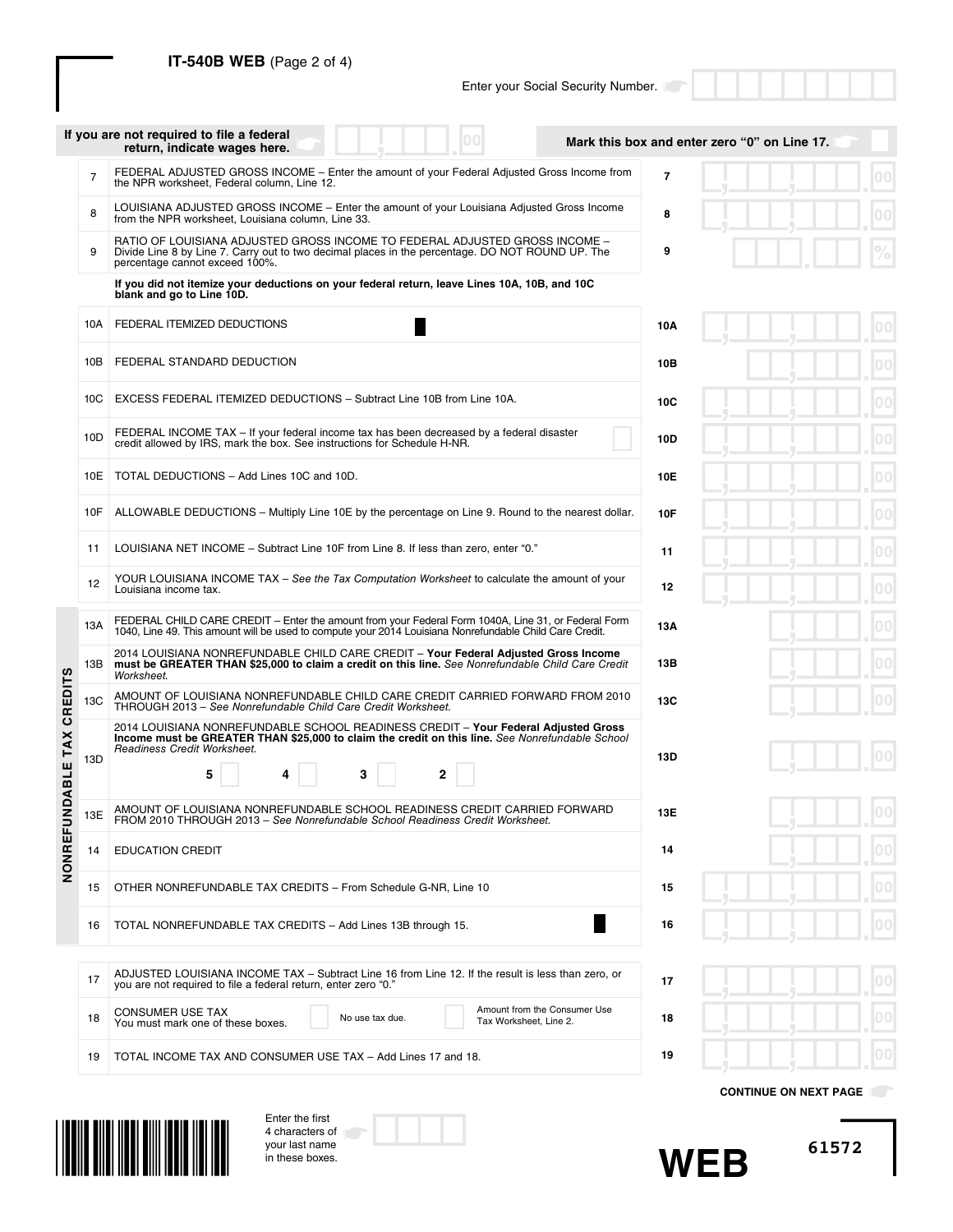# **IT-540B WEB** (Page 3 of 4)

## Enter your Social Security Number.

**33**

|                                     | 20  | 2014 LOUISIANA REFUNDABLE CHILD CARE CREDIT - Your Federal Adjusted Gross Income must<br>be EQUAL TO OR LESS THAN \$25,000 to claim the credit on this line. See instructions, page 22 and<br>Refundable Child Care Credit Worksheet.  | 20  |  |  |  |
|-------------------------------------|-----|----------------------------------------------------------------------------------------------------------------------------------------------------------------------------------------------------------------------------------------|-----|--|--|--|
| <b>SC</b><br>٥                      | 20A | Enter the qualified expense amount from the Refundable Child Care Credit Worksheet, Line 3.                                                                                                                                            | 20A |  |  |  |
| RE<br>$\mathbf c$<br>$\lambda$      | 20B | Enter the amount from the Refundable Child Care Credit Worksheet, Line 6.                                                                                                                                                              | 20B |  |  |  |
| ۳<br>$\overline{a}$<br>$\mathbf{a}$ | 21  | 2014 LOUISIANA REFUNDABLE SCHOOL READINESS CREDIT - Your Federal Adjusted Gross Income<br>must be EQUAL TO OR LESS THAN \$25,000 to claim the credit on this line. See Refundable School<br>Readiness Credit Worksheet.<br>5<br>4<br>3 | 21  |  |  |  |
| z<br>щ<br>Ш<br>$\mathbf{r}$         | 22  | LOUISIANA CITIZENS INSURANCE CREDIT                                                                                                                                                                                                    | 22  |  |  |  |
|                                     | 23  | OTHER REFUNDABLE TAX CREDITS - From Schedule F-NR, Line 7<br>23                                                                                                                                                                        |     |  |  |  |

|          | 24 | AMOUNT OF LOUISIANA TAX WITHHELD FOR 2014 - Attach Forms W-2 and 1099.                     | 24 |
|----------|----|--------------------------------------------------------------------------------------------|----|
|          | 25 | AMOUNT OF CREDIT CARRIED FORWARD FROM 2013                                                 | 25 |
| PAYMENTS | 26 | AMOUNT PAID ON YOUR BEHALF BY A COMPOSITE PARTNERSHIP FILING<br>Enter name of partnership. | 26 |
|          | 27 | AMOUNT OF ESTIMATED PAYMENTS FOR 2014                                                      | 27 |
|          | 28 | AMOUNT PAID WITH EXTENSION REQUEST                                                         | 28 |

| 29 | TOTAL REFUNDABLE TAX CREDITS AND PAYMENTS - Add Lines 20, and 21<br>through 28. Do not include amounts on Line 20A and 20B.                                                                       | 29 |
|----|---------------------------------------------------------------------------------------------------------------------------------------------------------------------------------------------------|----|
| 30 | OVERPAYMENT – If Line 29 is greater than Line 19, subtract Line 19 from Line 29. Your<br>overpayment may be reduced by Underpayment of Estimated Tax Penalty. Otherwise,<br>go to Line 37.        | 30 |
| 31 | UNDERPAYMENT PENALTY – See instructions for Underpayment Penalty, page 29<br>and Form R-210NR. If you are a farmer, check the box.                                                                | 31 |
| 32 | ADJUSTED OVERPAYMENT - If Line 30 is greater than Line 31, subtract Line 31 from Line 30. If Line 31 is<br>greater than Line 30, subtract Line 30 from Line 31, and enter the balance on Line 37. | 32 |
|    |                                                                                                                                                                                                   |    |

33 TOTAL DONATIONS – From Schedule D-NR, Line 26

|                   | 34 | SUBTOTAL – Subtract Line 33 from Line 32 to determine the amount of overpayment available for credit<br>or refund.                                                                                                                                                                                                                                                                                                                                                                                 |               | 34 |
|-------------------|----|----------------------------------------------------------------------------------------------------------------------------------------------------------------------------------------------------------------------------------------------------------------------------------------------------------------------------------------------------------------------------------------------------------------------------------------------------------------------------------------------------|---------------|----|
|                   | 35 | AMOUNT OF LINE 34 TO BE CREDITED TO 2015 INCOME TAX                                                                                                                                                                                                                                                                                                                                                                                                                                                | <b>CREDIT</b> | 35 |
| <b>DUE</b><br>gND | 36 | AMOUNT TO BE REFUNDED – Subtract Line 35 from Line 34. If mailing to LDR, use Address 2 on the next page.<br>Enter a "1" in box if you want to receive your refund on a MyRefund card.<br>Enter a "2" in box if you want to receive your refund by paper check.<br>Enter a "3" in box if you want to receive your refund by direct deposit. Complete<br>information below. If information is unreadable, or if you do not make a refund selection,<br>you will receive your refund by paper check. | <b>REFUND</b> | 36 |
| ш<br>ш            |    | DIRECT DEPOSIT INFORMATION                                                                                                                                                                                                                                                                                                                                                                                                                                                                         |               |    |

|               | ŋ      | 0 <sub>0</sub><br>г                                          |
|---------------|--------|--------------------------------------------------------------|
|               | ÿ      | $\overline{00}$<br>r.                                        |
|               | J      | $\overline{00}$<br>г                                         |
|               | J      | 00<br>г                                                      |
| $\frac{1}{2}$ |        | $\overline{00}$<br>E                                         |
| J             | $\int$ | 00<br>П                                                      |
|               |        |                                                              |
|               |        | $\overline{00}$<br>E                                         |
| コリコリ          | J      | $\overline{\overline{\mathbf{0}}\overline{\mathbf{0}}}$<br>E |
| J             | j      | $\overline{\overline{\mathbf{0}}\overline{\mathbf{0}}}$<br>r |
| -5            |        | 00<br>г                                                      |
| ń             | п      | 0 <sub>0</sub>                                               |

| ų | J | 00<br>п             |
|---|---|---------------------|
|   |   | 00<br>ш             |
|   |   | 0 <sub>0</sub><br>п |
| ч | ŋ | 00<br>п             |
|   |   | 0 <sub>0</sub><br>п |

|  | 00              |
|--|-----------------|
|  | 00 <sub>1</sub> |

|                            |    | 4 characters of<br>your last name<br>in these boxes.                                                                                                                                                                                                                                                     | 61573                                                                                                                                                                                   |
|----------------------------|----|----------------------------------------------------------------------------------------------------------------------------------------------------------------------------------------------------------------------------------------------------------------------------------------------------------|-----------------------------------------------------------------------------------------------------------------------------------------------------------------------------------------|
|                            |    | Savings<br>Checking<br>Type:<br>Routing<br>Number<br>Enter the first                                                                                                                                                                                                                                     | Will this refund be forwarded to a financial<br><b>No</b><br>Yes<br>institution located outside the United States?<br>Account<br>Number<br><b>COMPLETE AND SIGN RETURN ON NEXT PAGE</b> |
| ш.<br>꾠                    |    |                                                                                                                                                                                                                                                                                                          | <b>DIRECT DEPOSIT INFORMATION</b>                                                                                                                                                       |
| <b>SO</b><br>$\frac{0}{z}$ |    | Enter a "2" in box if you want to receive your refund by paper check.<br>Enter a "3" in box if you want to receive your refund by direct deposit. Complete<br>information below. If information is unreadable, or if you do not make a refund selection,<br>you will receive your refund by paper check. |                                                                                                                                                                                         |
|                            | 36 |                                                                                                                                                                                                                                                                                                          | <b>KEFUND</b><br>აი                                                                                                                                                                     |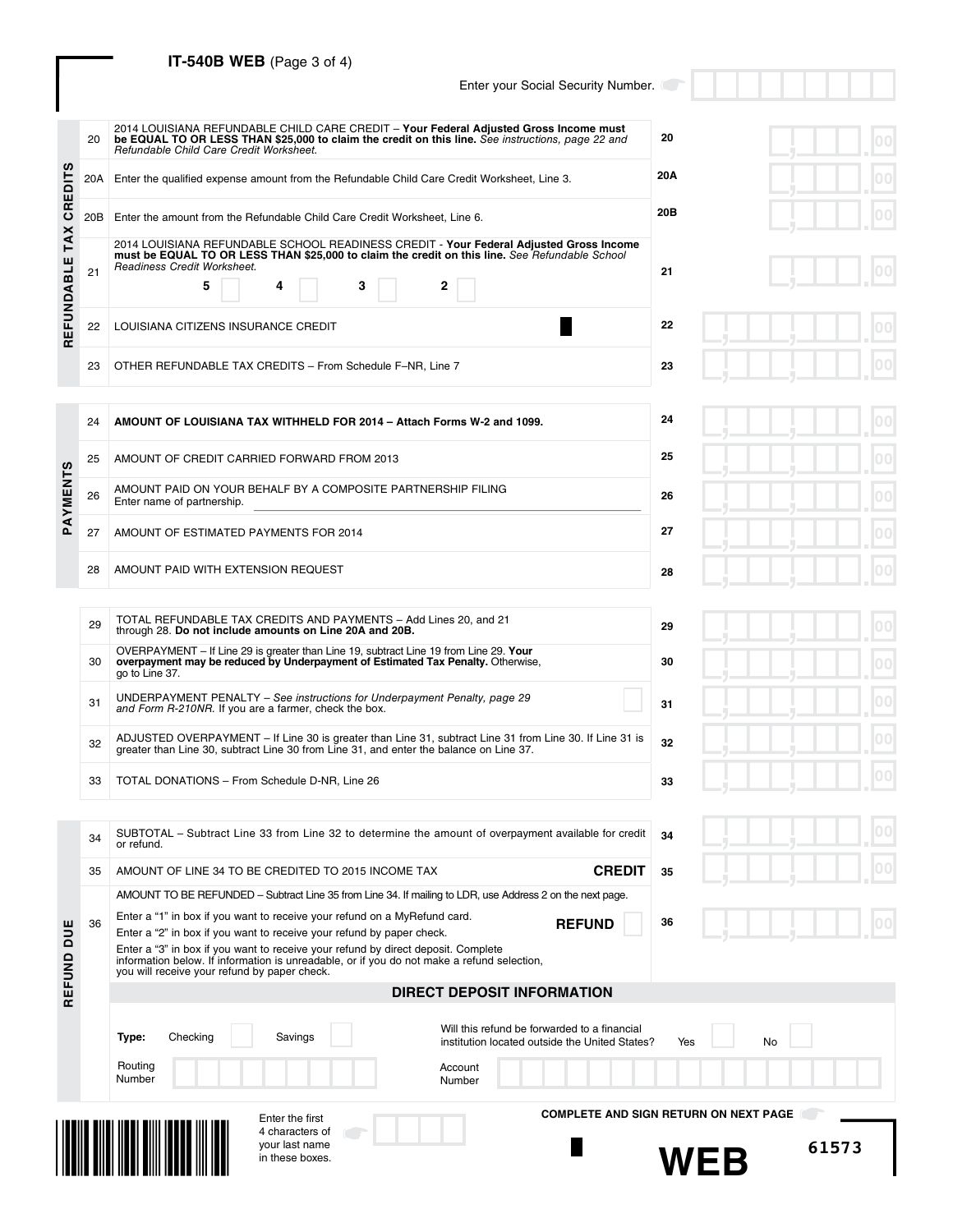# **IT-540B WEB** (Page 4 of 4)

Enter your Social Security Number.

|           | 37 | AMOUNT YOU OWE - If Line 19 is greater than Line 29, subtract Line 29 from Line 19.                                                     |                                                                                                        | 37       |
|-----------|----|-----------------------------------------------------------------------------------------------------------------------------------------|--------------------------------------------------------------------------------------------------------|----------|
|           | 38 | ADDITIONAL DONATION TO THE MILITARY FAMILY ASSISTANCE FUND                                                                              |                                                                                                        | 38       |
|           | 39 | ADDITIONAL DONATION TO THE COASTAL PROTECTION AND RESTORATION FUND                                                                      |                                                                                                        | 39       |
|           | 40 | ADDITIONAL DONATION TO THE NATIONAL MULTIPLE SCLEROSIS<br><b>SOCIETY FUND</b>                                                           |                                                                                                        | 40       |
| LOUISIANA | 41 | ADDITIONAL DONATION TO LOUISIANA FOOD BANK ASSOCIATION                                                                                  | 41                                                                                                     |          |
| DUE       | 42 | ADDITIONAL DONATION TO THE SNAP FRAUD AND ABUSE DETECTION AND PREVENTION FUND                                                           | 42                                                                                                     |          |
|           | 43 | INTEREST - From the Interest Calculation Worksheet, page 29, Line 5.                                                                    |                                                                                                        | 43       |
| AMOUNTS   | 44 |                                                                                                                                         | DELINQUENT FILING PENALTY - From the Delinquent Filing Penalty Calculation Worksheet, page 29, Line 7. | 44<br>OΟ |
|           | 45 |                                                                                                                                         | DELINQUENT PAYMENT PENALTY - From Delinquent Payment Penalty Calculation Worksheet, page 29, Line 7.   | 45       |
|           | 46 | UNDERPAYMENT PENALTY - See instructions for Underpayment Penalty, page 29, and<br>Form R-210NR. If you are a farmer, check the box.     |                                                                                                        | 46       |
|           | 47 | BALANCE DUE LOUISIANA - Add Lines 37 through 46. If mailing to<br>LDR, use address 1 below. For electronic payment options, see page 2. | 47                                                                                                     |          |
|           |    | <b>IMPORTANT!</b>                                                                                                                       | <b>DO NOT SEND CASH.</b>                                                                               |          |
|           |    | All four (4) pages of this return                                                                                                       |                                                                                                        |          |

MUST be mailed in together along with your W-2s and completed schedules. Please paperclip. **Do not staple.**

| l declare that I have examined this return, and to the best of my knowledge, it is true and complete. Declaration of paid preparer is based on all available information. If I made a                                                                                                                                                                                                                                                                         |              |                                                                                                                           |      |                                                           |       |
|---------------------------------------------------------------------------------------------------------------------------------------------------------------------------------------------------------------------------------------------------------------------------------------------------------------------------------------------------------------------------------------------------------------------------------------------------------------|--------------|---------------------------------------------------------------------------------------------------------------------------|------|-----------------------------------------------------------|-------|
| contribution to the START Savings Program, I consent that my Social Security Number may be given to the Louisiana Office of Student Financial Assistance to properly identify the<br>START Savings Program account holder. If married filing jointly, both Social Security Numbers may be submitted. I understand that by submitting this form I authorize the disburse-<br>ment of individual income tax refunds through the method as described on Line 36. |              |                                                                                                                           |      |                                                           |       |
| Your Signature                                                                                                                                                                                                                                                                                                                                                                                                                                                |              |                                                                                                                           | Date | Signature of paid preparer other than taxpayer            |       |
| Spouse's Signature (If filing jointly, both must sign.)                                                                                                                                                                                                                                                                                                                                                                                                       |              |                                                                                                                           | Date | Telephone number of paid preparer                         | Date  |
| Enter the first 4 characters of your<br>last name in these boxes.                                                                                                                                                                                                                                                                                                                                                                                             |              | <b>FOR OFFICE USE ONLY</b>                                                                                                |      |                                                           |       |
|                                                                                                                                                                                                                                                                                                                                                                                                                                                               |              | Field<br>Flag                                                                                                             |      | Social Security Number, PTIN, or<br>FEIN of paid preparer |       |
| Individual Income Tax Return<br>Calendar year return due 5/15/2015                                                                                                                                                                                                                                                                                                                                                                                            | n<br>U)<br>ω | Mail Balance Due Return with Payment<br>TO: Department of Revenue<br>P. O. Box 3550<br>Baton Rouge, LA 70821-3550         |      | <b>SPEC</b><br><b>CODE</b>                                |       |
|                                                                                                                                                                                                                                                                                                                                                                                                                                                               | ਠ<br>ъ       | Mail All Other Individual Income Tax Returns<br>TO: Department of Revenue<br>P. O. Box 3440<br>Baton Rouge, LA 70821-3440 |      | <b>WEB</b>                                                | 61574 |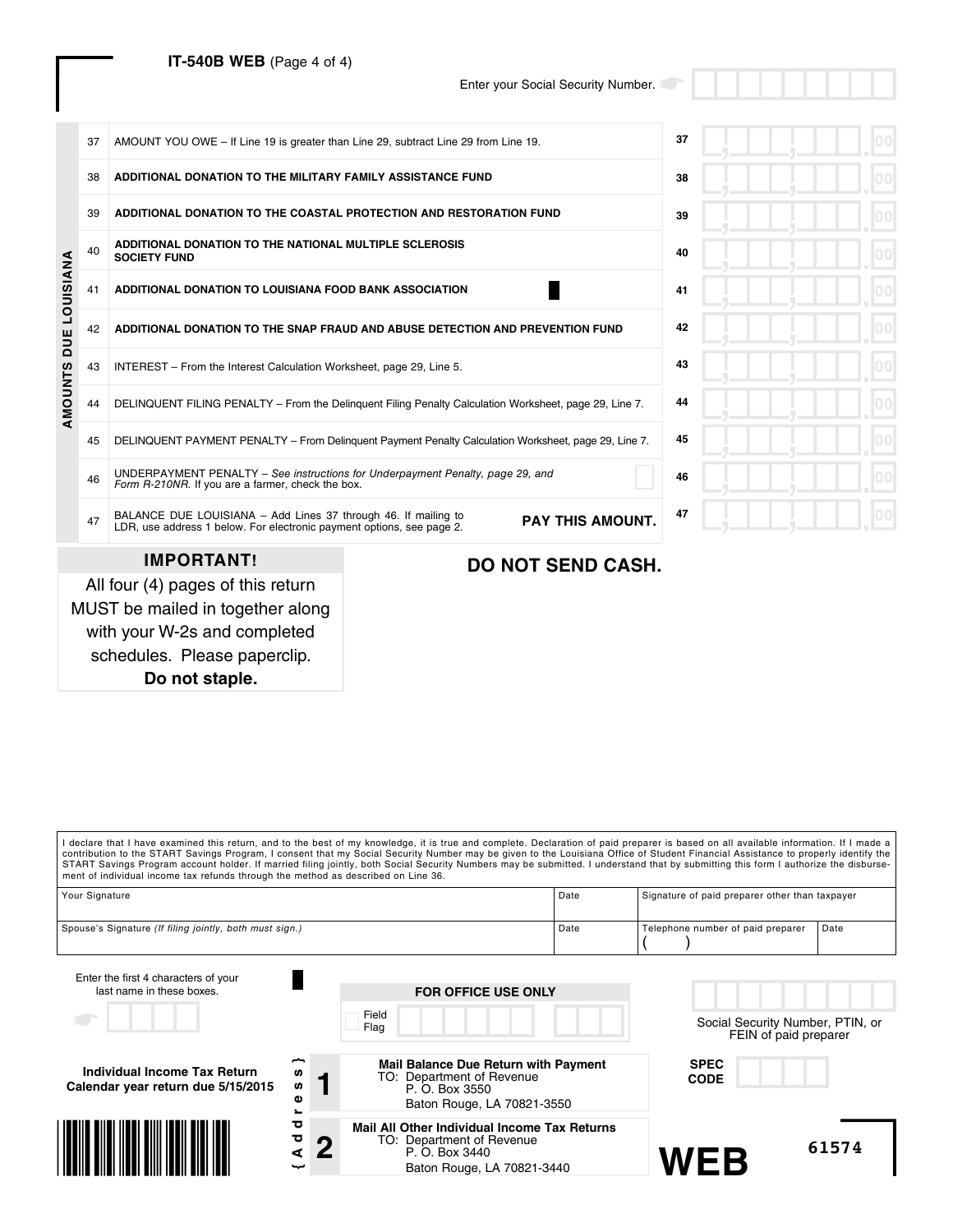Enter your Social Security Number.

## **Nonresident and Part-Year Resident (NPR) Worksheet**

|    | See instructions for completing the NPR worksheet beginning on page 15.                                                                                                                                                                                                                                       | Federal | Louisiana |
|----|---------------------------------------------------------------------------------------------------------------------------------------------------------------------------------------------------------------------------------------------------------------------------------------------------------------|---------|-----------|
|    | Wages, salaries, tips, etc.                                                                                                                                                                                                                                                                                   |         |           |
| 2  | Taxable interest                                                                                                                                                                                                                                                                                              |         |           |
| 3  | <b>Dividends</b>                                                                                                                                                                                                                                                                                              |         |           |
| 4  | Business income (or loss) and Farm income (or loss)                                                                                                                                                                                                                                                           |         |           |
| 5  | Gains (or losses)                                                                                                                                                                                                                                                                                             |         |           |
| 6  | IRA distributions, Pensions and Annuities.                                                                                                                                                                                                                                                                    |         |           |
|    | Rental real estate, royalties, partnerships, S corporations, trusts, etc.                                                                                                                                                                                                                                     |         |           |
| 8  | Social Security benefits                                                                                                                                                                                                                                                                                      |         |           |
| 9  | Other income                                                                                                                                                                                                                                                                                                  |         |           |
| 10 | Total Income – Add the income amounts on Lines $1 - 9$ for each column.                                                                                                                                                                                                                                       |         |           |
| 11 | Total Adjustments to Income                                                                                                                                                                                                                                                                                   |         |           |
| 12 | <b>Adjusted Gross Income</b> – Subtract Line 11 from Line 10 for each column. Enter the amount<br>in the Federal column on IT-540B, Line 7. The amount shown in the <b>Federal column</b> should<br>agree with Federal Form 1040EZ, Line 4, OR Federal Form 1040A, Line 21, OR Federal Form<br>1040, Line 37. |         |           |

## **2014 Adjustments to Income**

|                     | 13 | Interest and dividend income from other states and their political subdivisions                                                                         |  |
|---------------------|----|---------------------------------------------------------------------------------------------------------------------------------------------------------|--|
| Additions           | 14 | Recapture of START contributions                                                                                                                        |  |
|                     | 15 | Total - Add Lines 12, 13, and 14.                                                                                                                       |  |
|                     | 16 | Interest and Dividends on U.S. Government Obligations                                                                                                   |  |
|                     | 17 | Louisiana State Employees' Retirement Benefits -                                                                                                        |  |
|                     | 18 | Louisiana State Teachers' Retirement Benefits -<br>Taxpayer date retired: ________________________________Spouse date retired: ________________________ |  |
|                     | 19 | Tenderal Retirement Benefits - Date retired: Taxpayer _______________ Spouse: _____________                                                             |  |
|                     | 20 | Provide name or statute:                                                                                                                                |  |
|                     | 21 | Annual Retirement Income Exemption for Taxpayers 65 or over -                                                                                           |  |
|                     | 22 | Native American Income                                                                                                                                  |  |
| <b>Subtractions</b> | 23 | <b>START Savings Program Contribution</b>                                                                                                               |  |
|                     | 24 | Military Pay Exclusion                                                                                                                                  |  |
|                     | 25 | Road Home                                                                                                                                               |  |
|                     | 26 | Recreation Volunteer or Volunteer Firefighter                                                                                                           |  |
|                     | 27 | <b>Voluntary Retrofit Residential Structure</b>                                                                                                         |  |
|                     | 28 | IRC 280C Expense Adjustment                                                                                                                             |  |
|                     | 29 | Elementary and Secondary School Tuition, Educational Expenses for Home-Schooled<br>Children, Educational Expenses for Quality Public Education          |  |
|                     | 30 | Capital Gain from Sale of Louisiana Business                                                                                                            |  |
|                     | 31 | Other Exempt Income                                                                                                                                     |  |
|                     | 32 | Total Exempt Income - Add Lines 16 through 31.                                                                                                          |  |
|                     | 33 | LOUISIANA ADJUSTED GROSS INCOME. Subtract Line 32 from Line 15. Also, enter this<br>amount on Form IT-540B, Line 8.                                     |  |





Í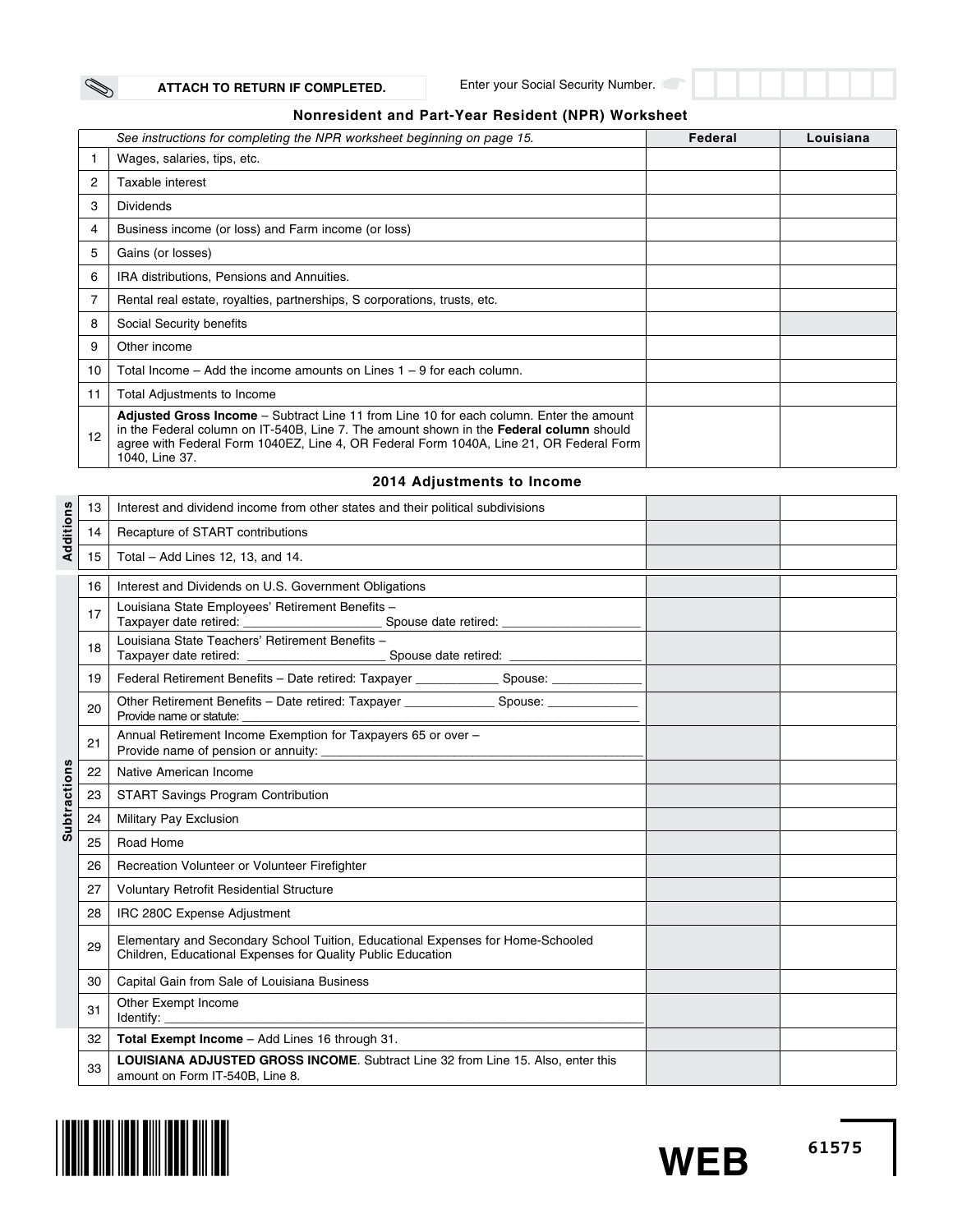### **2014 Louisiana School Expense Deduction Worksheet**

| Your Name | <sup>1</sup> Your Social Security Number                                                                                                                                                                                       |
|-----------|--------------------------------------------------------------------------------------------------------------------------------------------------------------------------------------------------------------------------------|
|           |                                                                                                                                                                                                                                |
|           | This condition about the coordinate included the coordinate the coordination of the conditional community of the coordinate of the coordinate of the coordinate of the coordinate of the coordinate of the coordinate of the c |

- **I.** This worksheet should be used to calculate the three School Expense Deductions listed below. These deductions may only be taken for school expense paid in Louisiana during the time a person was a Louisiana resident. Refer to Revenue Information Bulletin 12-008 and 09-019 on LDR's website.
	- 1. **Elementary and Secondary School Tuition** R.S. 47:297.10 provides a deduction for amounts paid during the tax year for tuition and fees required for your dependent child's enrollment in a nonpublic elementary or secondary school that complies with the criteria set forth in *Brumfield v. Dodd* and Section 501(c)(3) of the Internal Revenue Code or to any public elementary or secondary laboratory school that is operated by a public college or university. The school can verify that it complies with the criteria. The deduction is equal to the actual amount of tuition and fees paid per dependent, limited to \$5,000. The tuition and fees that can be deducted include amounts paid for tuition, fees, uniforms, textbooks and other supplies **required** by the school.
	- 2. **Educational Expenses for Home-Schooled Children** R.S. 47:297.11 provides a deduction for educational expenses paid during the tax year for home-schooling your dependent child. In order to qualify for the deduction, you must be approved by the State Board of Elementary and Secondary Education (BESE) for home-schooling. The deduction is equal to 50 percent of the actual qualified educational expenses paid for the home-schooling per dependent, limited to \$5,000. Qualified educational expenses include amounts paid for the purchase of textbooks and curricula necessary for home-schooling.
	- 3. **Educational Expenses for a Quality Public Education** R.S. 47:297.12 provides a deduction for the fees or other amounts paid during the tax year for a quality education of a dependent child enrolled in a public elementary or secondary school, including Louisiana Department of Education approved charter schools. The deduction is equal to 50 percent of the amounts paid per dependent, limited to \$5,000. The amounts that can be deducted include amounts paid for uniforms, textbooks and other supplies **required** by the school.
- **II.** On the chart below, list the name of each student and the name of the school the student attends. If the student is home-schooled, enter "homeschooled." Enter an "X" in the box in column 1 if your dependent qualifies for the Elementary and Secondary School Tuition deduction, column 2 for Educational Expenses for Home-Schooled Children deduction, or column 3 for Quality Public Education deduction. If you have more than six qualifying dependents, attach a statement to your return with the required information.

| <b>Student</b> | <b>Name of Qualifying Dependent</b> | <b>Name of School</b> | Deduction as described<br>in Section I |  |  |  |  |
|----------------|-------------------------------------|-----------------------|----------------------------------------|--|--|--|--|
|                |                                     |                       |                                        |  |  |  |  |
| Α              |                                     |                       |                                        |  |  |  |  |
| B              |                                     |                       |                                        |  |  |  |  |
| $\mathbf{c}$   |                                     |                       |                                        |  |  |  |  |
| D              |                                     |                       |                                        |  |  |  |  |
| Е              |                                     |                       |                                        |  |  |  |  |
|                |                                     |                       |                                        |  |  |  |  |

Using the letters that correspond to each qualifying dependent listed in Section II, list the amount paid per student for each qualifying expense. For students attending a qualifying school, the expense must be for an item **required** by the school. Refer to the information in Section I to determine which expenses qualify for the deduction. Retain copies of cancelled checks, receipts and other documentation in order to support the amount of qualifying expenses. If you checked column 1 in Section II, skip the 50% calculation below; however, the deduction is still limited to \$5,000.

| <b>Qualifying Expense</b>                                                 | List the amount paid for each student as listed in Section II. |     |     |     |     |     |  |  |  |
|---------------------------------------------------------------------------|----------------------------------------------------------------|-----|-----|-----|-----|-----|--|--|--|
|                                                                           |                                                                | B   | C.  | D   | Е   |     |  |  |  |
| <b>Tuition and Fees</b>                                                   |                                                                |     |     |     |     |     |  |  |  |
| School Uniforms                                                           |                                                                |     |     |     |     |     |  |  |  |
| Textbooks, or Other Instructional Materials                               |                                                                |     |     |     |     |     |  |  |  |
| Supplies                                                                  |                                                                |     |     |     |     |     |  |  |  |
| Total (add amounts in each column)                                        |                                                                |     |     |     |     |     |  |  |  |
| If column 2 or 3 in Section II was checked.<br>multiply by:               | 50%                                                            | 50% | 50% | 50% | 50% | 50% |  |  |  |
| Deduction per Student - Enter the result<br>or \$5,000 whichever is less. |                                                                |     |     |     |     |     |  |  |  |

**IV.** Total the Deduction per Student in Section III, based on the deduction for which the students qualified as marked in boxes 1, 2, or 3 in Section II.

| Enter the total Elementary and Secondary School Tuition Deduction.                                     |  |
|--------------------------------------------------------------------------------------------------------|--|
| Enter the total Educational Expenses for Home-Schooled Children Deduction.                             |  |
| Enter the total Educational Expenses for a Quality Public Education Deduction.                         |  |
| Enter the total deduction here and on the Nonresident and Part-year Resident (NPR) Worksheet, Line 29. |  |



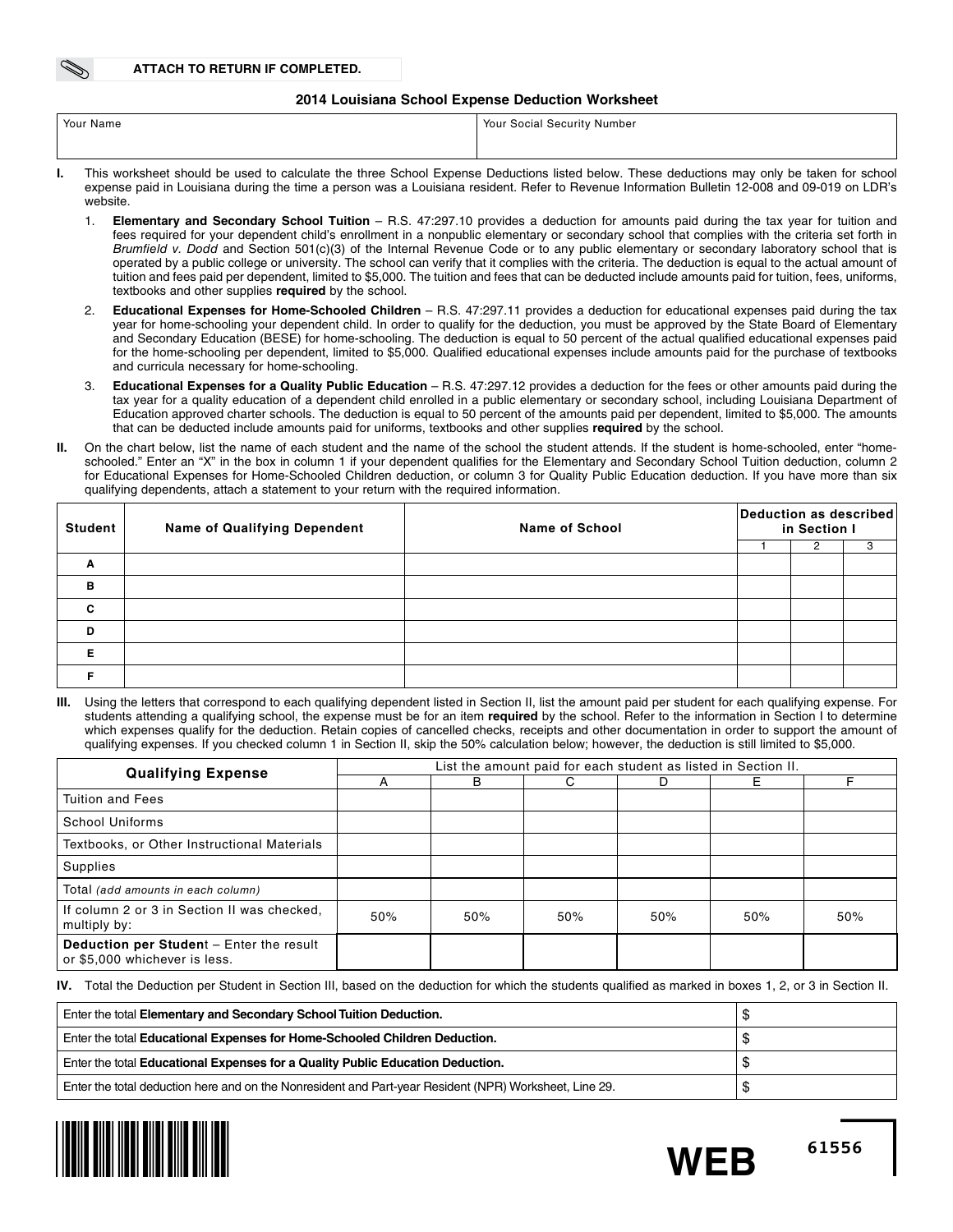

Individuals who file an individual income tax return and have overpaid their tax may choose to donate all or part of their overpayment shown on Line 32 of Form IT-540B to the organizations or funds listed below. Enter on Lines 2 through 25, the portion of the overpayment you wish to donate. The total on Line 26 cannot exceed the amount of your overpayment on Line 32 of Form IT-540B.

|                     | 1              | Adjusted Overpayment- From IT-540B, Line 32                                                                                            |                |    |                  |    | 1                                                                    |    |  |
|---------------------|----------------|----------------------------------------------------------------------------------------------------------------------------------------|----------------|----|------------------|----|----------------------------------------------------------------------|----|--|
|                     |                |                                                                                                                                        |                |    |                  |    |                                                                      |    |  |
|                     | $\overline{c}$ | The Military Family Assistance<br>Fund                                                                                                 | $\overline{2}$ |    |                  | 14 | Louisiana Association of United<br><b>Ways/LA 2-1-1</b>              | 14 |  |
|                     | 3              | <b>Coastal Protection and</b><br><b>Restoration Fund</b>                                                                               | 3              |    |                  | 15 | Center of Excellence for Autism<br>Spectrum Disorder                 | 15 |  |
|                     | 4              | <b>SNAP Fraud and Abuse</b><br><b>Detection and Prevention Fund</b>                                                                    | 4              |    |                  | 16 | Alliance for the Advancement of<br>End of Life Care                  | 16 |  |
|                     | 5              | The START Program                                                                                                                      | 5              |    |                  | 17 | <b>American Red Cross</b>                                            | 17 |  |
| $\mathbf -$<br>LINE | 6              | Wildlife Habitat and Natural<br>Heritage Trust Fund                                                                                    | 6              |    | ┯<br>LINE        | 18 | New Opportunities Waiver Fund                                        | 18 |  |
| $\overline{0}$      | 7              | Louisiana Cancer Trust Fund                                                                                                            | $\overline{7}$ |    | щ<br>ō           | 19 | Friends of Palmetto Island State<br>Park                             | 19 |  |
|                     | 8              | Louisiana Animal Welfare<br>Commission                                                                                                 | 8              |    |                  | 20 | Dreams Come True, Inc.                                               | 20 |  |
| <b>DONATIONS</b>    | 9              | National Lung Cancer Partnership                                                                                                       | 9              | 00 | <b>DONATIONS</b> | 21 | Louisiana Coalition Against<br>Domestic Violence, Inc.               | 21 |  |
|                     | 10             | National Multiple Sclerosis<br>Society Fund                                                                                            | 10             |    |                  | 22 | Decorative Lighting on the<br>Crescent City Connection               | 22 |  |
|                     | 11             | Louisiana Food Bank Association                                                                                                        | 11             | 00 |                  | 23 | Operation and Maintenance of<br>the New Orleans Ferries              | 23 |  |
|                     | 12             | Louisiana Bicentennial<br>Commission and Battle of New<br><b>Orleans Bicentennial Commission</b>                                       | 12             |    |                  | 24 | Louisiana National Guard Honor<br><b>Guard for Military Funerals</b> | 24 |  |
|                     | 13             | Make-A-Wish Foundation of the<br>Texas Gulf Coast and Louisiana                                                                        | 13             |    |                  | 25 | <b>Bastion Community of Resilience</b>                               | 25 |  |
|                     | 26             | TOTAL DONATIONS - Add Lines 2 through 25. This amount cannot be more than Line 1. Also, enter this amount<br>on Form IT-540B. Line 33. |                |    |                  |    | 26                                                                   |    |  |

**61577**

**WEB**

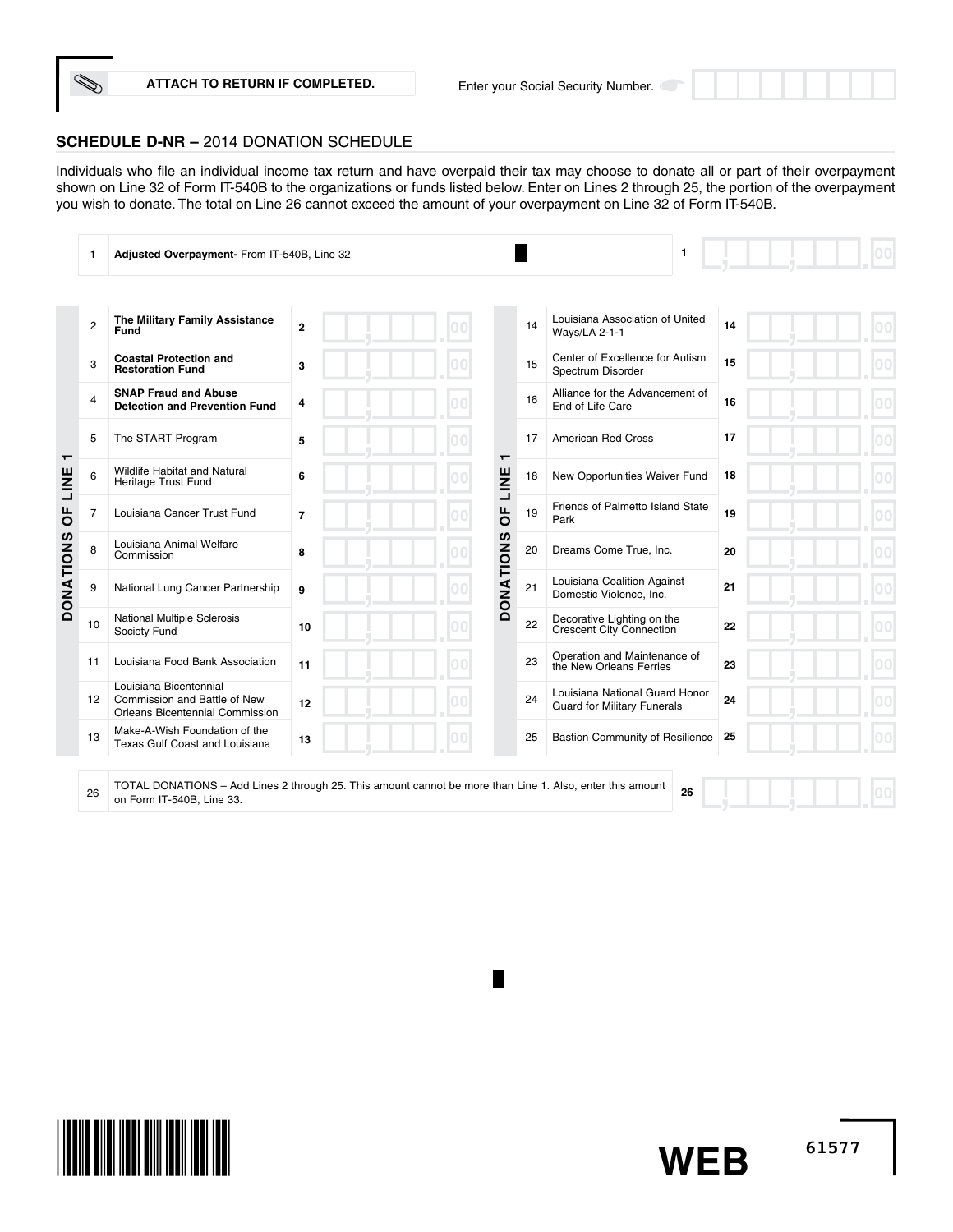|                |                                   |      | ATTACH TO RETURN IF COMPLETED.                                                                                                                                                                                                                   |      | Enter your Social Security Number.    |      |                                                                |                                 |                        |
|----------------|-----------------------------------|------|--------------------------------------------------------------------------------------------------------------------------------------------------------------------------------------------------------------------------------------------------|------|---------------------------------------|------|----------------------------------------------------------------|---------------------------------|------------------------|
|                |                                   |      | <b>SCHEDULE F-NR - 2014 REFUNDABLE TAX CREDITS</b>                                                                                                                                                                                               |      |                                       |      |                                                                |                                 |                        |
| 1.             |                                   |      | Credit for amounts paid by certain military service members for obtaining Louisiana Hunting and Fishing Licenses.                                                                                                                                |      |                                       |      |                                                                |                                 |                        |
| 1A             | Yourself                          |      | Date of Birth (MM/DD/YYYY)                                                                                                                                                                                                                       |      | Driver's License number               |      |                                                                | State of issue                  |                        |
|                |                                   |      |                                                                                                                                                                                                                                                  |      | or State Identification               |      |                                                                | State of issue                  |                        |
| 1B             | Spouse                            |      | Date of Birth (MM/DD/YYYY) -                                                                                                                                                                                                                     |      | Driver's License number               |      |                                                                | State of issue                  |                        |
|                |                                   |      |                                                                                                                                                                                                                                                  |      | or State Identification               |      |                                                                | State of issue                  |                        |
| 1C             | Dependents: List dependent names. |      |                                                                                                                                                                                                                                                  |      |                                       |      |                                                                |                                 |                        |
|                | Dependent name                    |      | <u> 1980 - Johann Barbara, martxa alemaniar a</u>                                                                                                                                                                                                |      |                                       |      | Date of Birth (MM/DD/YYYY)                                     |                                 |                        |
|                |                                   |      | Dependent name<br>Dependent name the contract of the contract of the contract of the contract of the contract of the contract of the contract of the contract of the contract of the contract of the contract of the contract of the contract of |      |                                       |      | Date of Birth (MM/DD/YYYY)<br>Date of Birth (MM/DD/YYYY)       |                                 |                        |
|                |                                   |      | Dependent name that the contract of the contract of the contract of the contract of the contract of the contract of the contract of the contract of the contract of the contract of the contract of the contract of the contra                   |      |                                       |      | Date of Birth (MM/DD/YYYY)                                     |                                 |                        |
|                |                                   |      | Enter description and associated code, along with the dollar amount. See instructions beginning on page 18.<br><b>Credit Description</b>                                                                                                         |      |                                       | Code |                                                                | <b>Amount of Credit Claimed</b> |                        |
| $\overline{2}$ |                                   |      |                                                                                                                                                                                                                                                  |      |                                       | F    | $\mathbf{2}$                                                   |                                 | 00                     |
| 3              |                                   |      |                                                                                                                                                                                                                                                  |      |                                       | F    | 3                                                              |                                 | 0 <sub>0</sub>         |
| 4              |                                   |      |                                                                                                                                                                                                                                                  |      |                                       | F    | 4                                                              |                                 |                        |
| 5              |                                   |      |                                                                                                                                                                                                                                                  |      |                                       | F    | 5                                                              |                                 | 00                     |
| 6              |                                   |      |                                                                                                                                                                                                                                                  |      |                                       | F    | 6                                                              |                                 | 00                     |
| $\overline{7}$ | on Form IT-540B, Line 23.         |      | <b>OTHER REFUNDABLE TAX CREDITS</b> - Add Lines 1D, and 2 through 6. Also, enter this amount                                                                                                                                                     |      |                                       |      | 7                                                              |                                 |                        |
|                | <b>Description</b>                | Code |                                                                                                                                                                                                                                                  |      |                                       |      |                                                                |                                 |                        |
|                |                                   |      |                                                                                                                                                                                                                                                  | Code | <b>Description</b>                    | Code | <b>Description</b>                                             |                                 | 0 <sup>0</sup><br>Code |
|                | <b>Inventory Tax</b>              | 50F  | <b>Description</b><br>Mentor-Protégé                                                                                                                                                                                                             | 57F  | Solar Energy Systems - Non-<br>Leased | 64F  | <b>Retention and Modernization</b><br>Conversion of Vehicle to |                                 | 70F                    |

|                                   |     | <b>UNGHIOFI</b> TURGUE              | ا ا ت |                                         | ---- |                                 |     |
|-----------------------------------|-----|-------------------------------------|-------|-----------------------------------------|------|---------------------------------|-----|
|                                   |     |                                     |       | Leaseu                                  |      | Conversion of Vehicle to        |     |
| Ad Valorem Natural Gas            | 51F | <b>Milk Producers</b>               | 58F   | School Readiness Child Care<br>Provider | 65F  | <b>Alternative Fuel</b>         | 71F |
|                                   |     |                                     |       |                                         |      | <b>Research and Development</b> | 72F |
| Ad Valorem Offshore Vessels       | 52F |                                     |       | School Readiness Child Care             |      |                                 |     |
|                                   |     | <b>Technology Commercialization</b> | 59F   | Directors and Staff                     | 66F  | Digital Interactive Media &     | 73F |
| <b>Telephone Company Property</b> | 54F |                                     |       | School Readiness Business -             |      | Software                        |     |
|                                   |     | <b>Historic Residential</b>         | 60F   | Supported Child Care                    | 67F  | Solar Energy Systems - Leased   | 74F |
|                                   |     |                                     |       |                                         |      |                                 |     |
| Prison Industry Enhancement       | 55F | Angel Investor                      | 61F   | School Readiness Fees and               |      | <b>Other Refundable Credit</b>  | 80F |
|                                   |     | <b>Musical and Theatrical</b>       |       | Grants to Resource and Referral         | 68F  |                                 |     |
| Urban Revitalization              | 56F | Productions                         | 62F   | Agencies                                |      |                                 |     |

# **SCHEDULE H-NR –** 2014 MODIFIED FEDERAL INCOME TAX DEDUCTION

| Enter the amount of your federal income tax liability as shown on the Federal Income Tax Deduction Worksheet,<br>page 13.                                                |  |  |
|--------------------------------------------------------------------------------------------------------------------------------------------------------------------------|--|--|
| Enter the amount of federal disaster credits allowed by IRS.                                                                                                             |  |  |
| Add Line 1 and Line 2. Also, enter this amount on Form IT-540B, Line 10D, and mark the box on Line 10D to<br>indicate that your income tax deduction has been increased. |  |  |
|                                                                                                                                                                          |  |  |



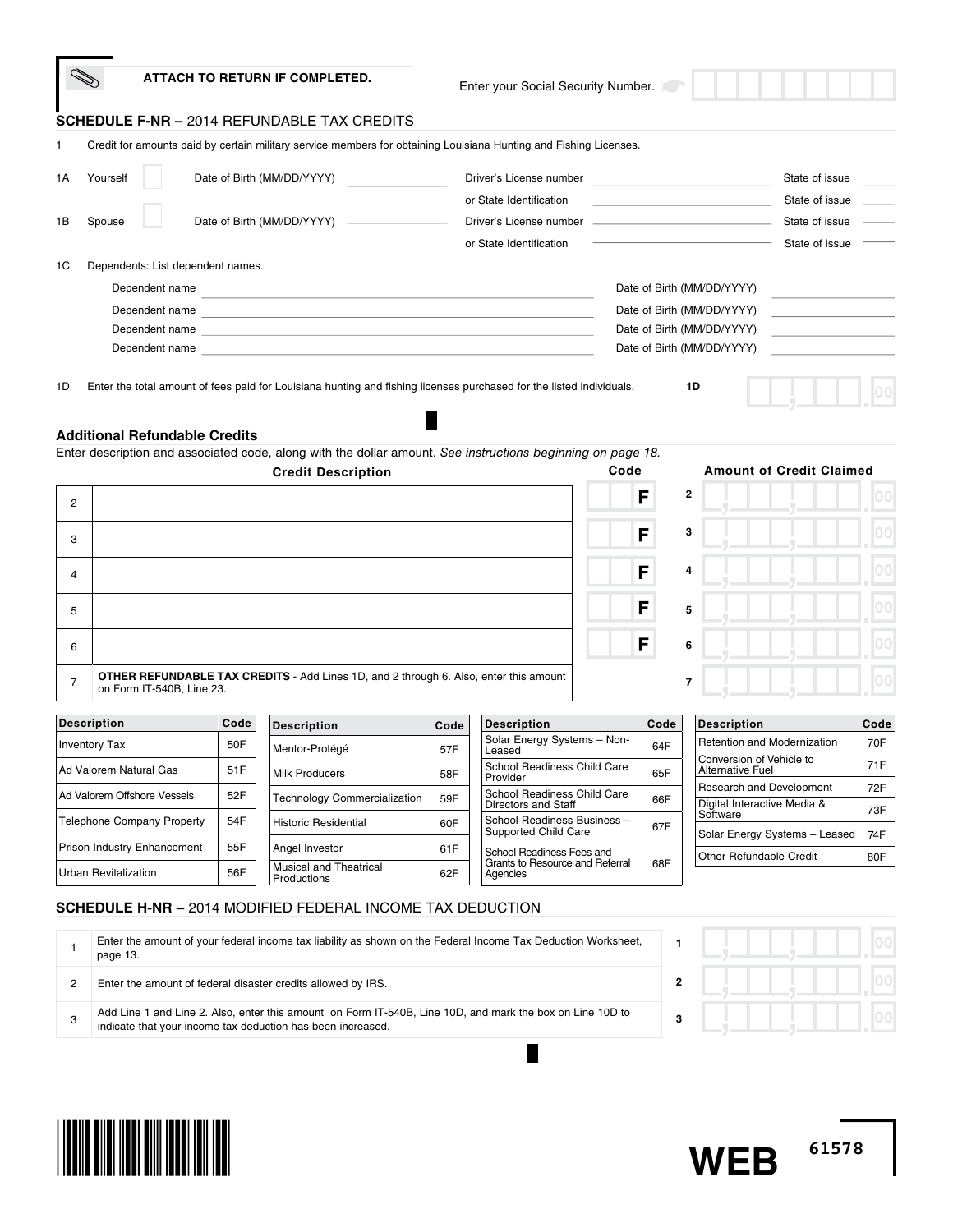Enter your Social Security Number.

## **SCHEDULE G-NR** – 2014 NONREFUNDABLE TAX CREDITS

|   |         | these disabilities.                                  |  |                           |                    |                                                                                           |                                                                                                | CREDIT FOR CERTAIN DISABILITIES - Mark an "X" in the appropriate boxes. Only one credit is allowed per person. See instructions on page 20 for definitions of |           |  |
|---|---------|------------------------------------------------------|--|---------------------------|--------------------|-------------------------------------------------------------------------------------------|------------------------------------------------------------------------------------------------|---------------------------------------------------------------------------------------------------------------------------------------------------------------|-----------|--|
|   |         | Loss of<br>Deaf<br>Limb                              |  | Mentally<br>incapacitated | <b>Blind</b><br>1D |                                                                                           | Enter the total number of qualifying<br>individuals. Only one credit is allowed per<br>person. | 1D                                                                                                                                                            |           |  |
|   | 1A      | Yourself                                             |  |                           |                    |                                                                                           | 1E                                                                                             | Multiply Line 1D by \$100.                                                                                                                                    | <b>1E</b> |  |
|   | 1B      | Spouse                                               |  |                           |                    |                                                                                           |                                                                                                |                                                                                                                                                               |           |  |
|   | 1C      | Dependent *                                          |  |                           |                    |                                                                                           |                                                                                                |                                                                                                                                                               |           |  |
|   | $\star$ | List dependent names here. >                         |  |                           |                    |                                                                                           |                                                                                                |                                                                                                                                                               |           |  |
| 2 |         | CREDIT FOR CONTRIBUTIONS TO EDUCATIONAL INSTITUTIONS |  |                           |                    |                                                                                           |                                                                                                |                                                                                                                                                               |           |  |
|   | 2A      |                                                      |  |                           |                    | Enter the value of computer or other technological equipment donated. Attach Form R-3400. | 2A                                                                                             |                                                                                                                                                               |           |  |
|   | 2B      | Multiply Line 2A by 40 percent.                      |  |                           |                    |                                                                                           |                                                                                                |                                                                                                                                                               | 2B        |  |
| 3 |         | <b>CREDIT FOR CERTAIN FEDERAL TAX CREDITS</b>        |  |                           |                    |                                                                                           |                                                                                                |                                                                                                                                                               |           |  |
|   | 3A      | Enter the amount of eligible federal credits.        |  |                           |                    |                                                                                           | 3A                                                                                             |                                                                                                                                                               |           |  |
|   | 3B      |                                                      |  |                           |                    |                                                                                           |                                                                                                | Multiply Line 3A by 10 percent. Enter the result or \$25, whichever is less. This credit is limited to \$25.                                                  | 3B        |  |

#### **Additional Nonrefundable Credits**

Enter credit description and associated code, along with the dollar amount of credit claimed. *Please see instructions beginning on page 20.* **Amount of Credit Claimed** 

| $\overline{4}$ |                                                                                                                               | 4  |  |
|----------------|-------------------------------------------------------------------------------------------------------------------------------|----|--|
| 5              |                                                                                                                               | 5  |  |
| 6              |                                                                                                                               | 6  |  |
|                |                                                                                                                               | 7  |  |
| 8              |                                                                                                                               | 8  |  |
| 9              |                                                                                                                               | 9  |  |
| 10             | OTHER NONREFUNDABLE TAX CREDITS - Add Lines 1E, 2B, 3B, and 4 through 9. Also, enter<br>this amount on Form IT-540B, Line 15. | 10 |  |

| <b>Description</b>               | Code | <b>Description</b>                               | Code |
|----------------------------------|------|--------------------------------------------------|------|
| Premium Tax                      | 100  | Donations of Materials,                          | 175  |
| <b>Commercial Fishing</b>        | 105  | Equipment, Advisors, Instructors                 |      |
| <b>Family Responsibility</b>     | 110  | Other                                            | 199  |
| <b>Small Town Doctor/Dentist</b> | 115  | Atchafalaya Trace                                | 200  |
| <b>Bone Marrow</b>               | 120  | Organ Donation                                   | 202  |
| <b>Law Enforcement Education</b> | 125  | Household Expense for<br>Physically and Mentally | 204  |
| First Time Drug Offenders        | 130  | Incapable Persons                                |      |
| <b>Bulletproof Vest</b>          | 135  | Previously Unemployed                            | 208  |
| Nonviolent Offenders             | 140  | <b>Recycling Credit</b>                          | 210  |
| Owner of Newly Constructed       | 145  | <b>Basic Skills Training</b>                     | 212  |
| Accessible Home                  |      | New Jobs Credit                                  | 224  |
| <b>Qualified Playgrounds</b>     | 150  |                                                  |      |
| Debt Issuance                    | 155  | <b>Refunds by Utilities</b>                      | 226  |

| ,,,,,,,,,,,,                                                          |     |
|-----------------------------------------------------------------------|-----|
| Donations of Materials,<br>Equipment, Advisors, Instructors           | 175 |
| Other                                                                 | 199 |
| Atchafalaya Trace                                                     | 200 |
| <b>Organ Donation</b>                                                 | 202 |
| Household Expense for<br>Physically and Mentally<br>Incapable Persons | 204 |
| Previously Unemployed                                                 | 208 |
| <b>Recycling Credit</b>                                               | 210 |
| <b>Basic Skills Training</b>                                          | 212 |
| New Jobs Credit                                                       | 224 |
| <b>Refunds by Utilities</b>                                           | 226 |
|                                                                       |     |

| <b>Description</b>                               | Code |
|--------------------------------------------------|------|
| Eligible Re-entrants                             | 228  |
| Neighborhood Assistance                          | 230  |
| Cane River Heritage                              | 232  |
| LA Community Economic Dev.                       | 234  |
| Apprenticeship                                   | 236  |
| Ports of Louisiana Investor                      | 238  |
| Ports of Louisiana Import<br><b>Export Cargo</b> | 240  |
| <b>Motion Picture Investment</b>                 | 251  |
| <b>Research and Development</b>                  | 252  |
| <b>Historic Structures</b>                       | 253  |
| Digital Interactive Media                        | 254  |
| Motion Picture Resident                          | 256  |

| <b>Description</b>                  | Code |
|-------------------------------------|------|
| Capital Company                     | 257  |
| LCDFI                               | 258  |
| <b>New Markets</b>                  | 259  |
| Brownfields Investor                | 260  |
| Motion Picture Infrastructure       | 261  |
| Angel Investor                      | 262  |
| Other                               | 299  |
| Biomed/University Research          | 300  |
| <b>Tax Equalization</b>             | 305  |
| <b>Manufacturing Establishments</b> | 310  |
| <b>Enterprise Zone</b>              | 315  |
| Other                               | 399  |



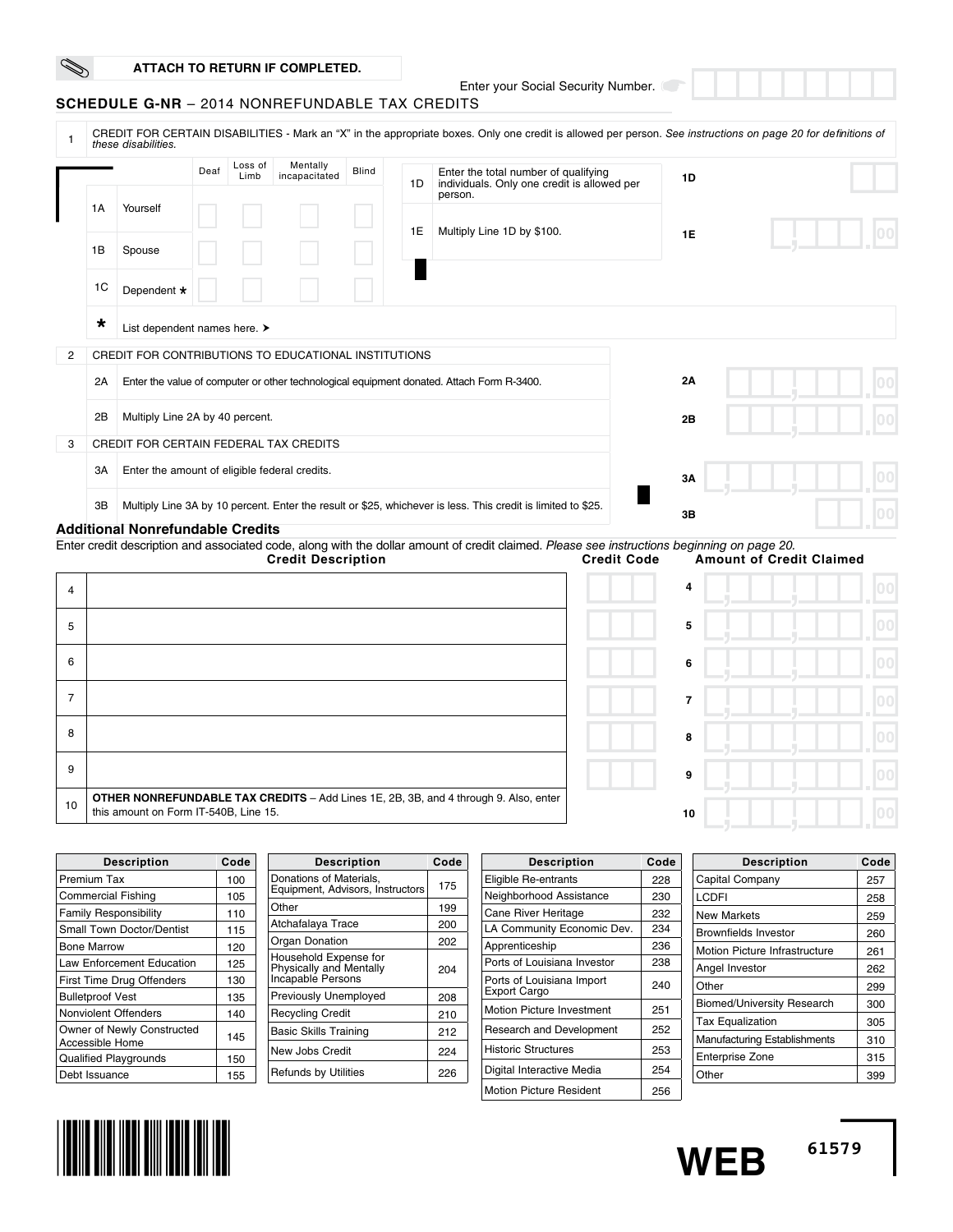#### **Attach this worksheet to your return.**

### **2014 Louisiana Refundable Child Care Credit Worksheet** (For use with Form IT-540B)

| Your name | Social Security Number |
|-----------|------------------------|
|           |                        |

#### **Your Federal Adjusted Gross Income must be \$25,000 or less and your child care expenses must have been incurred in Louisiana in order to complete this form.** *See instructions on page 22.*

**1. Care Provider Information Schedule –** Complete columns A through D for each person or organization that provided the care to your child. You may use Federal Form W-10, supplied by your provider, to obtain the information. If your care provider does not provide a Federal Form W-10, complete those parts of the Care Provider Information Schedule for which you have the information. You must follow the same rules of "Due Diligence" as the IRS requires if you do not have all of the care provider information. See the IRS 2014 Publication 503 for information on "Due Diligence." If additional lines are required for Lines 1 or 2, attach a schedule. **Falsification of any information provided on this form constitutes fraud and can result in criminal penalties. The Child Care Credit may only be taken for child care expenses incurred in Louisiana during the time a person was a Louisiana resident.** 

| A                    | в                                                                   |                                    |                                    |  |
|----------------------|---------------------------------------------------------------------|------------------------------------|------------------------------------|--|
| Care provider's name | Address (number, street, apartment<br>number, city, state, and ZIP) | Identifying number<br>(SSN or EIN) | Amount paid<br>(See instructions.) |  |
|                      |                                                                     |                                    | .00                                |  |
|                      |                                                                     |                                    | .00.                               |  |
|                      |                                                                     |                                    | .00                                |  |
|                      |                                                                     |                                    | .00                                |  |
|                      |                                                                     |                                    | .00                                |  |

**2.** For each child under age 13, enter their name in column E, their Social Security Number in column F, and the amount of Qualified Expenses you incurred and paid in 2014 in column G. See the definitions on page 22 for information on Qualified Expenses.

| Е                                         |                                                                            |                                                                                                                                                                                                   | F                                             |                | G        |                                                                                          |  |
|-------------------------------------------|----------------------------------------------------------------------------|---------------------------------------------------------------------------------------------------------------------------------------------------------------------------------------------------|-----------------------------------------------|----------------|----------|------------------------------------------------------------------------------------------|--|
| Qualifying person's name<br>First<br>Last |                                                                            |                                                                                                                                                                                                   | Qualifying person's<br>Social Security Number |                |          | Qualified expenses you<br>incurred and paid in 2014 for<br>the person listed in column E |  |
|                                           |                                                                            |                                                                                                                                                                                                   |                                               |                |          | .00                                                                                      |  |
|                                           |                                                                            |                                                                                                                                                                                                   |                                               |                |          | .00                                                                                      |  |
|                                           |                                                                            |                                                                                                                                                                                                   |                                               |                |          | .00                                                                                      |  |
|                                           |                                                                            |                                                                                                                                                                                                   |                                               |                |          | .00.                                                                                     |  |
|                                           |                                                                            |                                                                                                                                                                                                   |                                               |                |          | .00.                                                                                     |  |
|                                           |                                                                            |                                                                                                                                                                                                   |                                               |                |          |                                                                                          |  |
| 3                                         |                                                                            | Add the amounts in column G, Line 2. Do not enter more than \$3,000 for one qualifying person or<br>\$6,000 for two or more persons. Enter this amount here and on Form IT-540B, Line 20A.        |                                               | 3              |          | .00.                                                                                     |  |
| 4                                         | Enter your earned income. See the definitions on page 22.                  |                                                                                                                                                                                                   |                                               | 4              |          | .00.                                                                                     |  |
| 5                                         |                                                                            | If married filing jointly, enter your spouse's earned income (If your spouse was a student or was<br>disabled, see IRS Publication 503.) All other filing statuses, enter the amount from Line 4. |                                               | 5              |          | .00                                                                                      |  |
| 6                                         |                                                                            | Enter the smallest of Lines 3, 4, or 5. Also enter this amount on Form IT-540B, Line 20B.                                                                                                         |                                               | 6              |          | .00                                                                                      |  |
| 7                                         |                                                                            | Enter your Federal Adjusted Gross Income from Form IT-540B, Line 7.                                                                                                                               |                                               | $\overline{7}$ |          | .00                                                                                      |  |
|                                           |                                                                            | Enter on Line 8 the decimal amount shown below that applies to the amount on Line 7.                                                                                                              |                                               |                |          |                                                                                          |  |
|                                           | If Line 7 is:<br>over                                                      | but not over                                                                                                                                                                                      | decimal amount                                |                |          |                                                                                          |  |
|                                           | \$0                                                                        | \$15,000                                                                                                                                                                                          | .35                                           |                |          |                                                                                          |  |
| 8                                         | \$15,000                                                                   | \$17,000                                                                                                                                                                                          | .34                                           | 8              | $x \sim$ |                                                                                          |  |
|                                           | \$17,000                                                                   | \$19,000                                                                                                                                                                                          | .33                                           |                |          |                                                                                          |  |
|                                           | \$19,000                                                                   | \$21,000                                                                                                                                                                                          | .32                                           |                |          |                                                                                          |  |
|                                           | \$21,000                                                                   | \$23,000                                                                                                                                                                                          | .31                                           |                |          |                                                                                          |  |
|                                           | \$23,000                                                                   | \$25,000                                                                                                                                                                                          | .30                                           |                |          |                                                                                          |  |
| 9                                         | Multiply Line 6 by the decimal amount on Line 8 and enter the result here. |                                                                                                                                                                                                   |                                               | 9              |          | .00                                                                                      |  |
| 10                                        | Multiply Line 9 by 50 percent and enter this amount on Line 11 below.      |                                                                                                                                                                                                   |                                               | 10             | $X$ .50  |                                                                                          |  |
| 11                                        | Enter this amount on Form IT-540B, Line 20.                                |                                                                                                                                                                                                   |                                               |                |          | .00.                                                                                     |  |